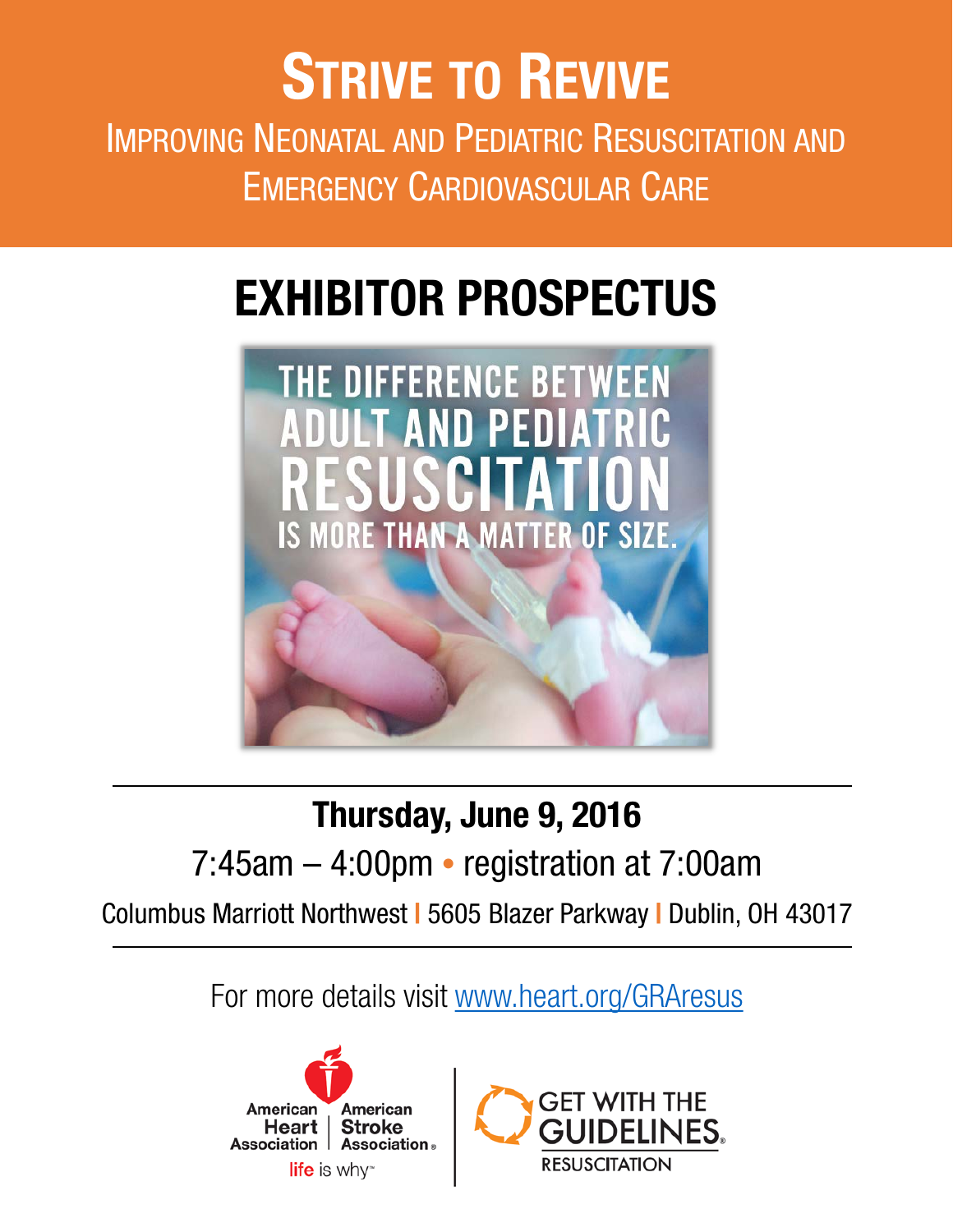Dear Colleague:

The American Heart Association/American Stroke Association respectfully requests your support of the *Strive to Revive: Improving* Neonatal and Pediatric Resuscitation and Emergency Cardiovascular Care conference. We invite you to join us on Thursday, June 9, 2016, 7 a.m. - 4 p.m. at the Columbus Marriott Northwest, 5065 Blazer Parkway Dublin, Ohio 43017.

Our Target Audience will consist of hospital clinicians and medical professionals with an interest in neonatal and pediatric resuscitation – including physicians, nurses and nurse practitioners, respiratory therapists, rapid response, resuscitation and code team members, Emergency Medical Technicians, paramedics, quality improvement staff, administrators and other hospital based staff that interface with emergency response in their facility.

Vinay Nadkarni, MD, MS, FCCM, FERC, FAHA will be the conference keynote speaker. Dr. Nadkarni is a professor and endowed chair of Pediatric Critical Care Medicine and Associate Director of the Center for Resuscitation Science at the University of Pennsylvania Perelman School of Medicine.

Conference topics of discussion will include:

- Guidelines Update for Neonatal and Pediatric CPR and ECC (2015)
- Trends in High Quality CPR
- Improving Code Team Dynamics
- Code Debriefing: Improving Quality of Care Through Structured Review
- Ethical Aspects of CPR and ECC
- In-Hospital Track
	- Code Team Training and Assessment: Best Practices from the Floor
	- NRP vs PALS
	- A Hub and Spoke Model for Pediatric Critical Care
- Out-of-Hospital Track
	- Are Kids Just Little Adults? Reducing Fear in EMS Around Treating Pediatric Patients
	- Resuscitating the Drowning Victim and other Environmental Emergencies
	- Pediatric Toxicology for EMS Providers
- Simulation Workshops

To participate in *the Strive to Revive: Improving Neonatal and Pediatric Resuscitation and Emergency Cardiovascular Care* conference, please complete the commitment form on the last page of the prospectus, including signature, scan and email it to the contact listed on the form. Your financial support is essential to the American Heart Association/American Stroke Association mission of building healthier lives, free of cardiovascular diseases and stroke. We look forward to partnering with you as we continue in our effort to provide quality professional Neonatal and Pediatric Resuscitation and Emergency Cardiovascular Care education.

The difference between adult and pediatric resuscitation is more than a matter of size.

For more details visit [www.heart.org/GRAresus](http://www.heart.org/GRAresus)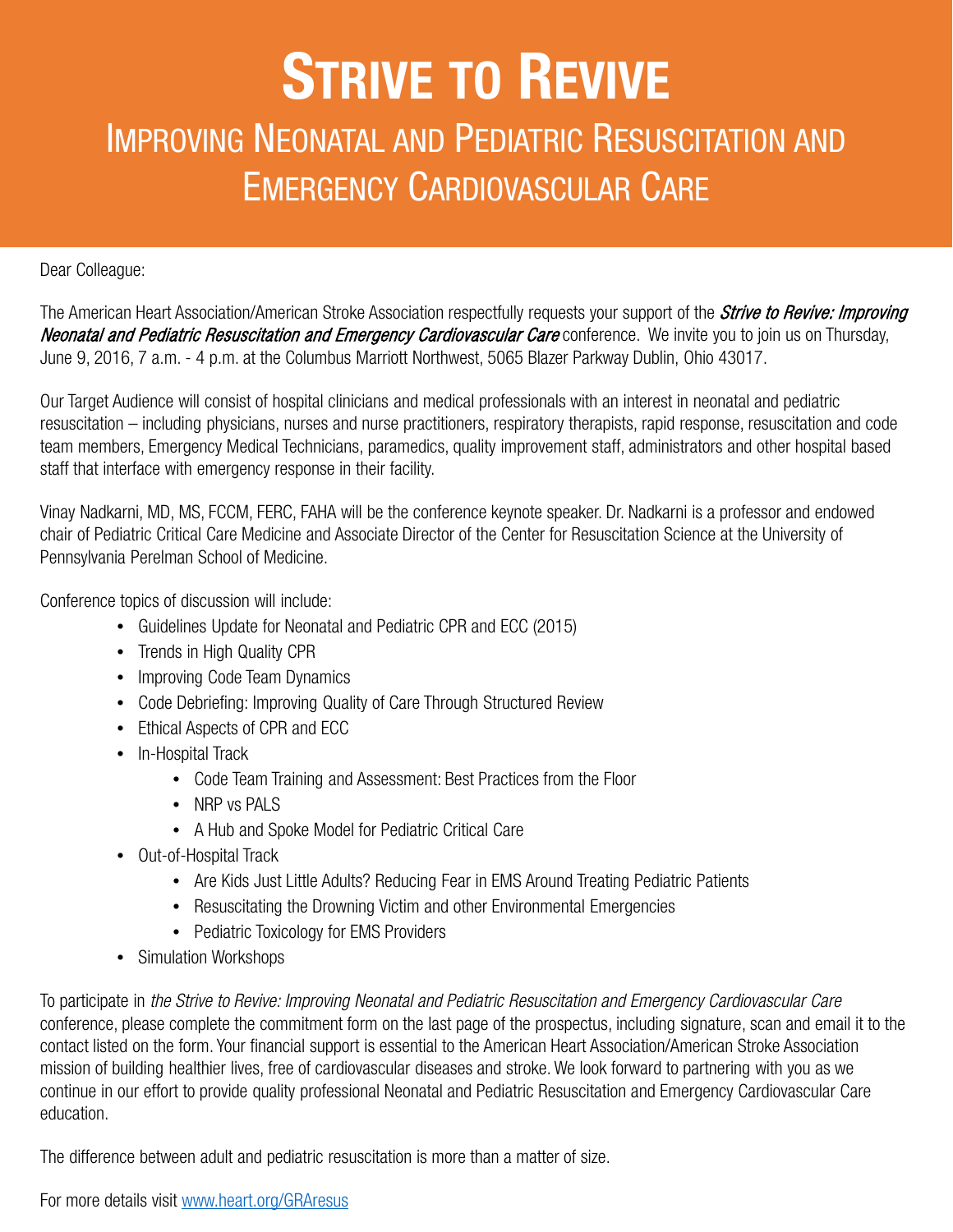### PLANNING COMMITTEE

#### Emily Cosgrove, BA, RNII, RNC-NIC

NICU Simulation Coordinator Cincinnati Children's Hospital Medical Center

#### Kenneth Crank, NREMT-P, EMSI

Emergency Medical Services Coordinator Cincinnati Children's Hospital Medical Center

#### James Davis

Deputy Chief City of Columbus Division of Fire

Richard P. Fernandez, MD Director of Heart Center Simulation

Nationwide Children's Hospital

#### Keshava Murthy Narayana Gowda, MD

Dept. of Pediatric Critical Care Medicine Cleveland Clinic

#### Mark L. Johnston BA, REMTP

Emergency Medical Services Coordinator Project Heart ReStart, The Christ Hospital Health Network

#### Tensing Maa, MD, FAAP

Assistant Professor of Clinical Pediatrics Nationwide Children's Hospital

#### Daniel ("D.J.") Scherzer, M.D. Pediatric Emergency Medicine

Nationwide Children's Hospital

#### Ken Tegtmeyer, MD, FAAP, FCCM

Professor, Pediatric Critical Care Cincinnati Children's Hospital Medical Center

#### Marcia D. White, RPh

Pediatric ICU Cleveland Clinic